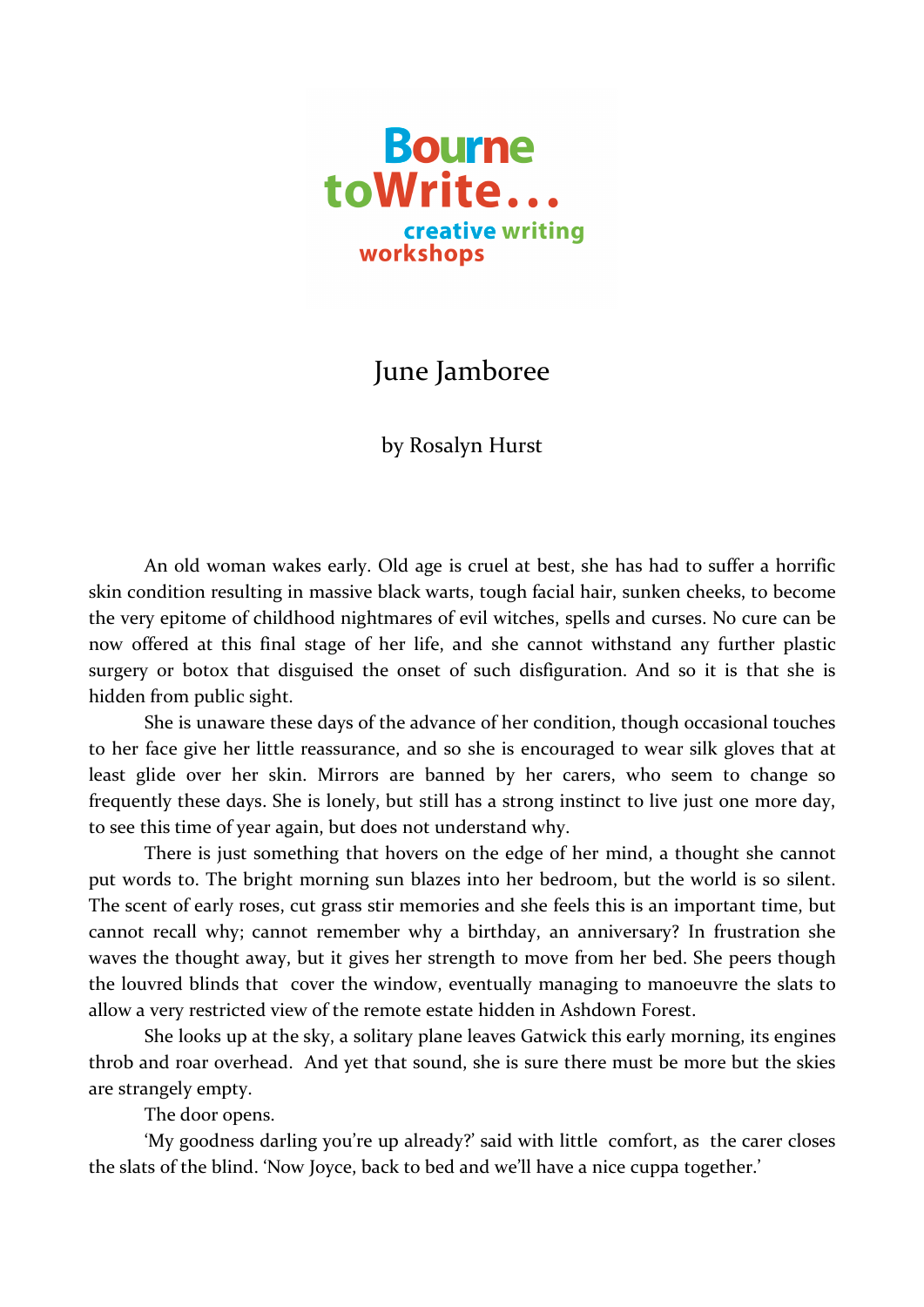She is led or rather pushed back to her bed as the carer leaves grumbling but she does not choose to respond to the question following her along the corridor…

'Who is Joyce?'

'Morning Natasha, and how is she this morning?'

Upstairs the old woman recognises the male voice, a son, no, what was it? Footman? Police? Maybe? Security? She sits, she picks at her nightie, she moves her foot to and fro. She is not frightened but very puzzled.

Downstairs the man sits at the table in the large kitchen.

Brusque questions, 'Everything alright, quiet night, still alive?'

'Bloody confused again. Doesn't recognise her name, poor old Joyce. But she was up, surprised me and kept going on about planes.'

He thinks, 'Bloody hell, time for yet another new carer, can't trust them to keep calling her darling and avoid that name, what a mistake to choose that one.'

These unending days, not what he had joined up for. Everybody in his world knew that regular work was only another name for being robbed and dying of boredom and yet here he was far from the real action and if not actually dying of boredom was well on the way to that sad end.

Natasha knowing the ways of the police offers coffee, laces with a vodka. She knows he is police, she knows there is something unsaid about this imprisoned old lady and Natasha is certain Joyce is not her client's name. Silently she waits for more information. She's been a carer before to that old Duke, so there might a story for the press later. Sadly Natasha does not know her days in this house or even on this earth are limited.

A sound outside, two ponies being ridden along the drive outside the Manor. Upstairs a peel of laughter, the man and carer race up and open the door to see the old woman has not only opened the louvres but lifted the screen and is waving to the astonished girls below. She turns, saddened,

'Why Justin, only two horses and one plane in the fly past? I hear there is trouble at the airport is that the hold up?'

Within minutes, Justin is on the secure line.

'Sir, we have trouble this end. She regaining some marbles, knew my name and that bloody carer must've told her about the bloody airports!'

A strangled panicked voice screams downtime line, 'You have trouble? You don't know what's happening here!'

With a sob the voice continues, 'The best of all bloody stand-ins just died the day before the Derby, dropped down stone dead, seems there was some infection from the plastic surgery, and now the next one is in a panic, wouldn't go to St Paul's, you saw that farce of everyone trooping in as if She was there. Then the bloody woman wouldn't stand on the balcony at Buckingham Palace for more the five minutes. At least we've managed the row between the brothers to divert attention and up to now the photo-shops are been accepted…more or less. It's bloody mayhem.'